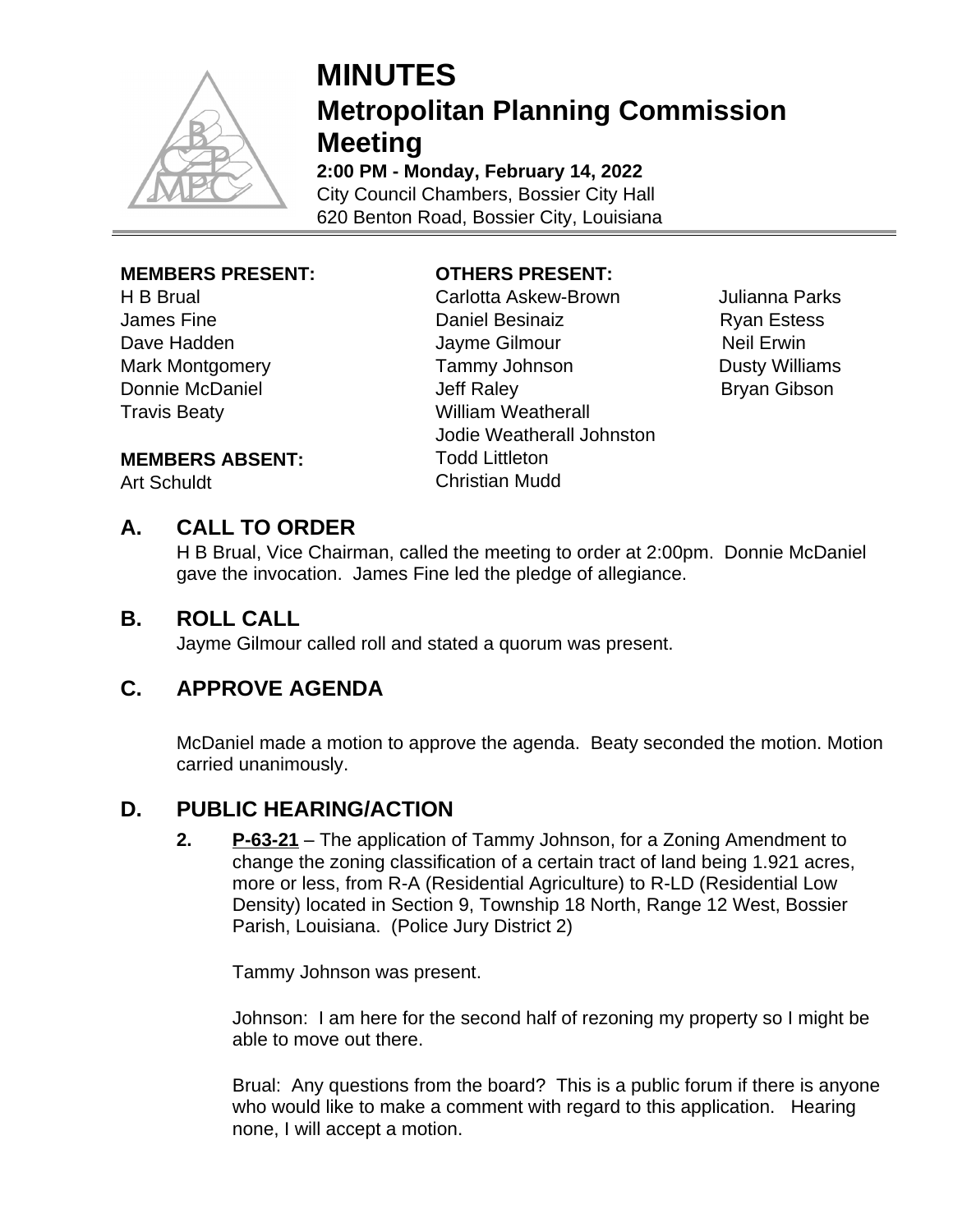Hadden made a motion to approve P-63-21. Beaty seconded the motion. Motion carried unanimously.

**3. P-50-21**- The application of Jeff Raley, Raley & Associates, for a Zoning Amendment to change the zoning classification from R-A (Residential Agriculture) to B-2 (Limited Business) on a certain tract of land being 15.47 acres, more or less, located in Section 5, Township 16 North, Range 12 West, Bossier Parish, Louisiana for commercial marketing purposes. (Police Jury District 12)

Jeff Raley was present.

Raley: Nothing has changed since last month. We are wanting to get this area re-zoned so we can start marketing it for commercial purposes.

Hadden: Is this the Bodcau Road?

Raley: No.

McDaniel: We have a note on this plat. Has that been taken care of?

Askew-Brown: They are going to come back later.

Raley: For actual platting, we will come back for that.

Brual: This is a public hearing. Is there anybody who'd like to make a comment on this application? Hearing none, I will entertain a motion.

Hadden made a motion to approve P-50-21. Montgomery seconded the motion. Motion carried unanimously.

**4. C-3-22** – The application of William Weatherall, Christ Fit Gym, for an Amended Plat, Chinaberry Square Unit No. 8, 5.067 acres, more or less, located in Section 5, Township 18 North, Range 13 West, Bossier City, Louisiana. (City Council District 5) (Police Jury District 6)

William Weatherall, Jodie Weatherall Johnston and Todd Littleton were present.

Littleton: We are combining two lots into one lot. The goal is to add another 5000 square foot building on the back side of the existing thrift shop on Chinaberry?

Hadden: Is the thrift shop business going that well for you that we need to expand?

Weatherall: What we are trying to do is.... We have the one on Barksdale but it is so much easier when we have everything together. We can do our Bible devotions together. It is so much easier to manage. We will be able to hire more people. If you have been on Chinaberry lately, we have really worked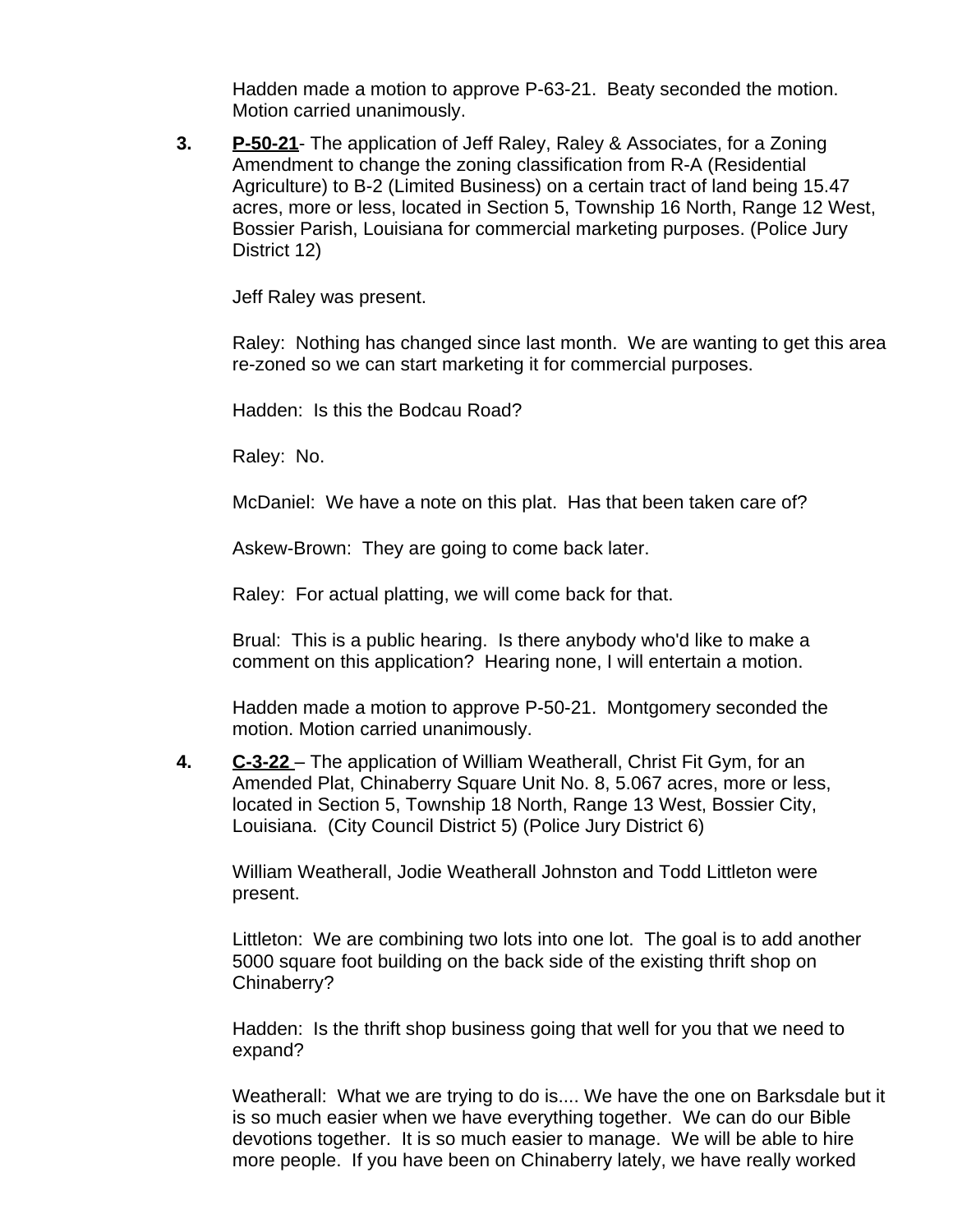hard on keeping it clean. I want to keep it clean and just keep that nice Christian, family environment we have there.

Hadden: This doesn't pertain to this application but your status on Barksdale... will that stay open?

Johnston: It won't. We rent there. We have problems there with theft. We are trying to bring it all back to the Chinaberry location.

Brual: Any other questions? This is a public hearing. Is there anyone here who would like to make a comment on this application? Hearing none, I will entertain a motion.

Montgomery made a motion to approve C-3-22. Beaty seconded the motion. Motion carried unanimously.

**5. P-2-22** – The application of Christian Mudd, Mudd Sibley Enterprises, LLC for a Zoning Amendment to change the zoning classification of a certain tract of land being .899 acres, more or less located at 3501 Swan Lake Road from B-2 (Limited Business) to B-3 (General Business) Bossier Parish, Louisiana. (northwest corner of Swan Lake Rd. and Duckwater) (Police Jury District 5)

Travis Beaty stated that he would recuse himself from voting on the application.

Christian Mudd was present.

Mudd: You have seen this before. We went from B-1 to B-2. Not much has changed. A few changes as far as engineering goes. We got rid of a curb cut on Swan Lake after we went back and forth with Eric at the parish so now it is just a curb cut on Duckwater.

Hadden: This one is just the zoning amendment.

Mudd: That is correct.

Brual: This is a public hearing for P-2-22. If there is anyone here who wants to make a comment, please come forward.

Julianna Parks was present.

Parks: I am the Police Juror for this district. We have approved before the zoning changes across the street with the exception that it would close at 10:00 o'clock. I think when this comes before us, this will be something that I ask for in order to approve it. There are a lot of houses there and people who have lived in the country for a long time. The Procell's live right across the street. They have asked if we could put some different requirements like closing early at 10 p.m. so it doesn't become an all-night thing. They would appreciate it.

Hadden: Carlotta, is what she is asking for apply to P-2-22 or P-3-22?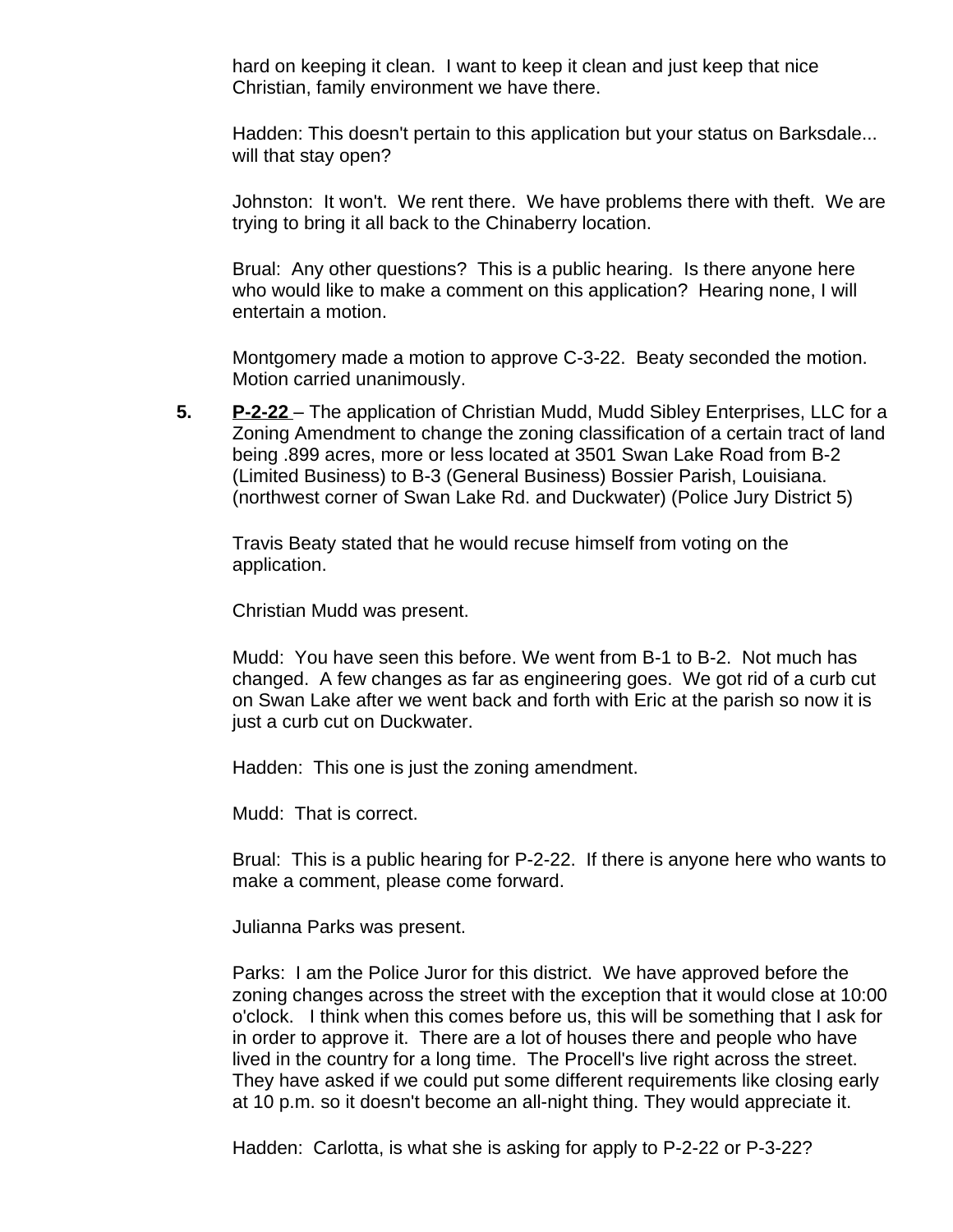Askew-Brown: You can place the condition on P-3-22. Do you agree with that?

Mudd: Yes. I agree that it would apply to the second one, not the first.

McDaniel: Let's do this zoning file and then we can talk about the closing time on the next file.

Brual: Board members, any more questions? Once again, any more public comments? Hearing none, I will entertain a motion.

McDaniel made a motion to approve P-2-22. Hadden seconded the motion. Motion carried unanimously.

**6. P-3-22** - The application of Christian Mudd, Mudd Sibley Enterprises, LLC, for a Conditional Use Approval for the sale of high and low content alcohol for offpremise consumption at a proposed liquor store with daiquiri sales located at 3501 Swan Lake Road, Suite C, Bossier City, Louisiana. (Police Jury District 5)

Travis Beaty stated that he would recuse himself from voting on the application.

Christian Mudd was present.

Hadden: Christian, would you be willing to close at 10 pm?

Mudd: Yes sir. I think that is something that we would be agreeable to. At our current location in Haughton, we are open from 11am to 11pm during Friday and Saturday but during the week, we close at 9pm. I don't think it would be a problem for us to look at the possibility of us closing at 10pm on Friday and Saturday and then closing at 9pm Monday through Thursday.

Hadden: Mrs. Parks? Is this what you are looking for?

Parks: Yes. I know that Lakewood is right there. They don't want anything there. As far as the residents that I am talking about, they are the ones who are actually right across the street and not further down the road.

Mudd: I don't know if you have seen or not but we have another store out there in Haughton. This is not a Thrifty Liquor. It's not going to be right in the middle of town. We keep it very nice. We spend a lot of time and money out there making sure that it looks clean on the outside and the inside there.

Fine: I've been in there. It is very nice facility. The whole set up that you have there is very well done.

Hadden: Do we need to include the 10 o'clock stipulation on the motion?

Brual: Are there any more comments or questions? This is a public hearing.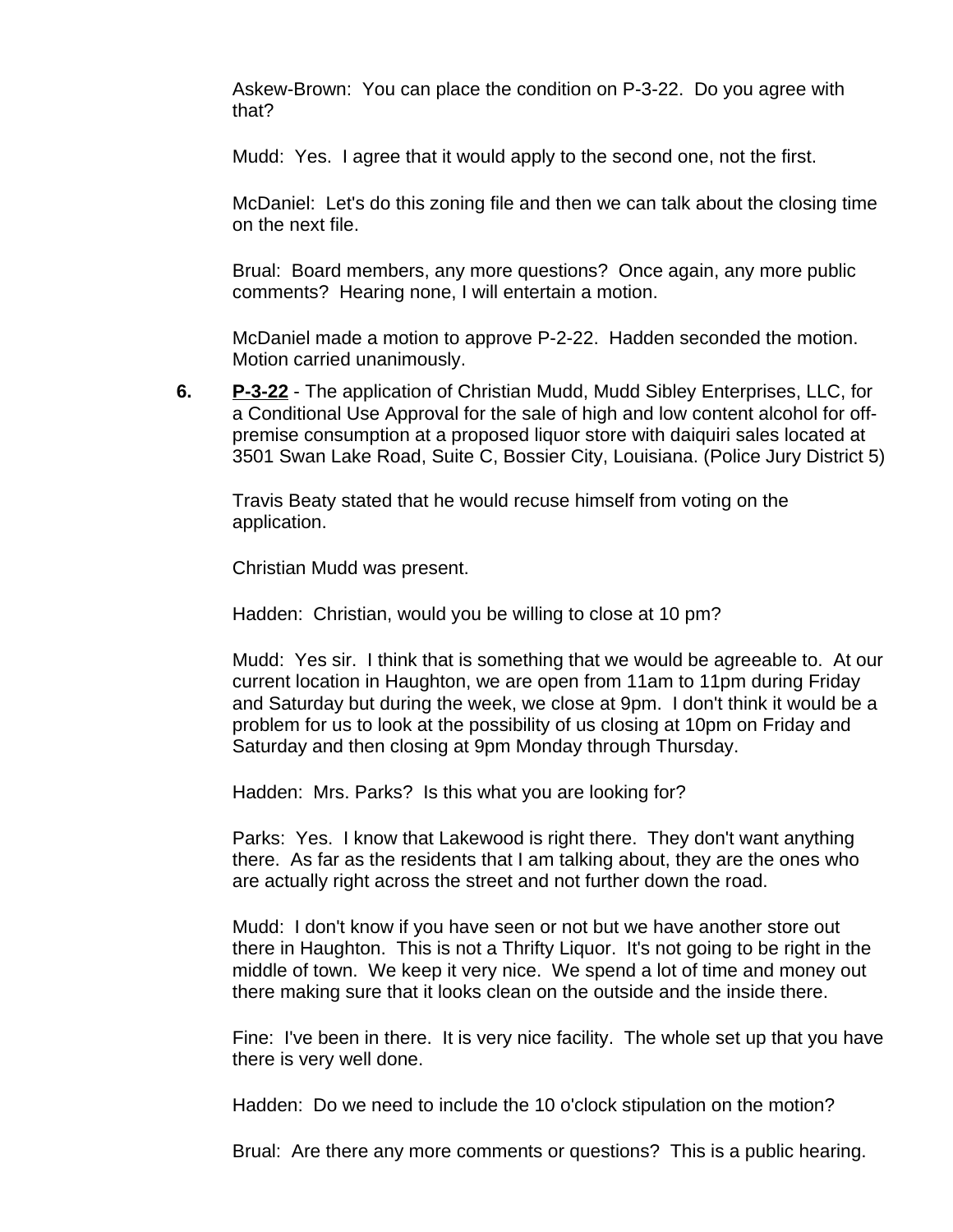Are there any other comments on P-3-22 before we make a motion? Hearing none, I will entertain a motion.

Hadden made a motion to approve P-3-22 with the condition that the liquor store close at 10:00pm. Fine seconded the motion. Motion carried unanimously.

**7. C-53-21** - (rehearing) The application of Peter Hays, Cross Keys Bank, for a Zoning Amendment to change the zoning classification of a certain tract of land being 1.079 acres more or less, from R-A (Residential Agriculture) to B-2 (Limited Business) being a portion of Lot 3, Miciotto Park Unit No.2, Bossier City, Louisiana. (generally located at Swan Lake Rd. and Innovation Dr.) (City Council District 5) (Police Jury District 5)

Ryan Estess was present.

Estess: I am here on behalf of Cross Keys Bank to answer any questions you may have.

Brual: This is a public hearing. Is there anyone here who would like to make a comment on this application? Hearing none, I will entertain a motion.

Beaty made a motion to approve C-53-21. Fine seconded the motion. Motion carried unanimously.

**8. C-46-21** - (rehearing) The application of Ryan Estess, Raley & Associates, for an Amended Plat, Innovation Park, Unit 2, 9.943 acres more or less, being a resubdivision of Lot 3 of Miciotto Park Unit 2, Bossier City, Louisiana. (generally located at Swan Lake Rd. and Innovation Dr.) (City Council District 5) (Police Jury District 5)

Ryan Estess was present.

Estess: I am here to answer any questions you may have.

Brual: We see a disconnect with regard to the amended plat that is presented versus the master plan that has also been presented. We are not sure we are able to approve this as presented given the inconsistencies.

Estess: Ok.

Brual: Would you be interested in delaying this so you can work with the Planning Commission to resolve the discrepancies?

Estess: I don't know what issues...

McDaniel: Would you like to discuss the issues?

Estess: Sure.

McDaniel: Ryan, you have a thoroughfare or cut-through on this plat and it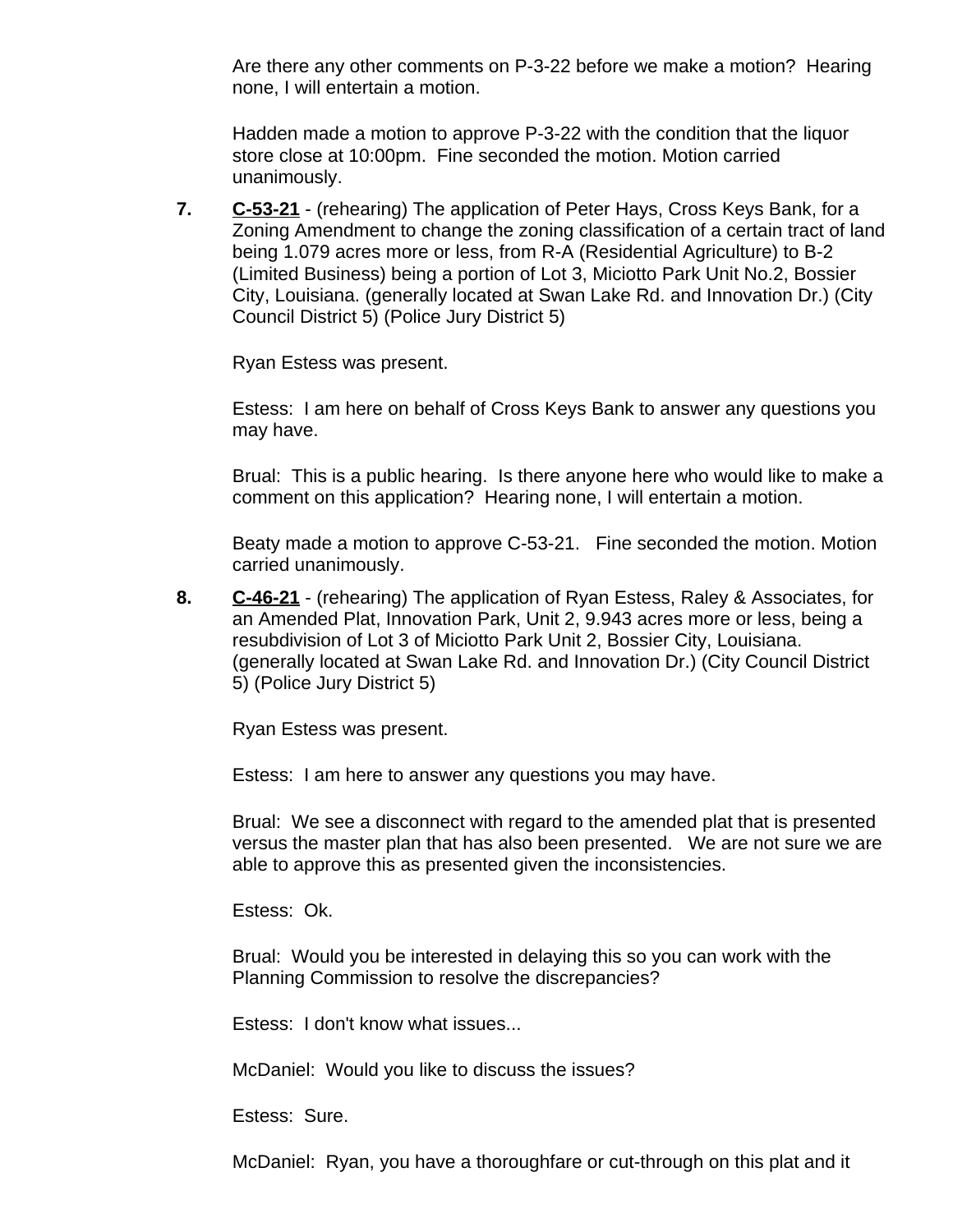shows it going from Swan Lake Road all the way to Innovation Drive.

Estess: We are good with removing that. This plat was submitted prior to the conceptual master plan in front of you, the one that we are trying to do like the Shoppes at Bellemead. That can be removed. No issues.

Hadden: Can we look at the next page?

McDaniel: Ryan, on the master plan, you have main thoroughfare going back towards the back. It does hit the landscaping and all but it still ties in all of the existing or future properties to that main boulevard at that stage. Do you understand where I am going? The whole development doesn't have a thoroughfare that cuts all the way through but yet all of the development does tie in to that boulevard hitting Swan Lake Road. It has speed bumps but ...

Estess: Yes sir, it speed bumps. There are multiple speed bumps, multiple means of traffic control. It will be similar to what the Shoppes at Bellemead did. Keep in mind that this is only Phase 1 and they are only going to be building up to the bank. There is still a process that they would like to work through. This is our conceptual master plan. I know that we would have to come back to you with some sort of PUD agreement so you would get to take a look at that. What we are asking for today is the rezoning and the plat and I am ok with removing that cross-access agreement. That will all be done by deed restrictions anyway or maybe a homeowner's association with the commercial.

McDaniel: So where we are today, to go down this trail that we are on... I'm not throwing the Parish Engineer under the bus but we have had the discussion. The traffic for the bank with that entering and coming on and off of Swan Lake Road is fine. The problem that they foresee which goes to what you are saying, further studies may need to be done in order to add more properties draining into that main boulevard and may require some more traffic work or paving work on Swan Lake Road or it may not. We are ok where we are right now except these aren't matching.

Estess: We are planning on full access, of course, for just the bank. Whenever Phase 2 goes in, we will have to come back before you and we are planning on limiting the left turn out which would be the north bound turn out and only allowing a left in, a right in and a right out. We had a traffic study showing such.

McDaniel: That is what I am eluding to. Even the traffic study said as things change, they change.

Estess: We made the best assumptions that we could in that traffic study of what they are planning, retail and hopefully some sort of drug store at the corner there with the future expansion at Innovation Park. We planned for that and we planned for retail and we planned for maybe some restaurants to the south. I think the traffic study is pretty encompassing.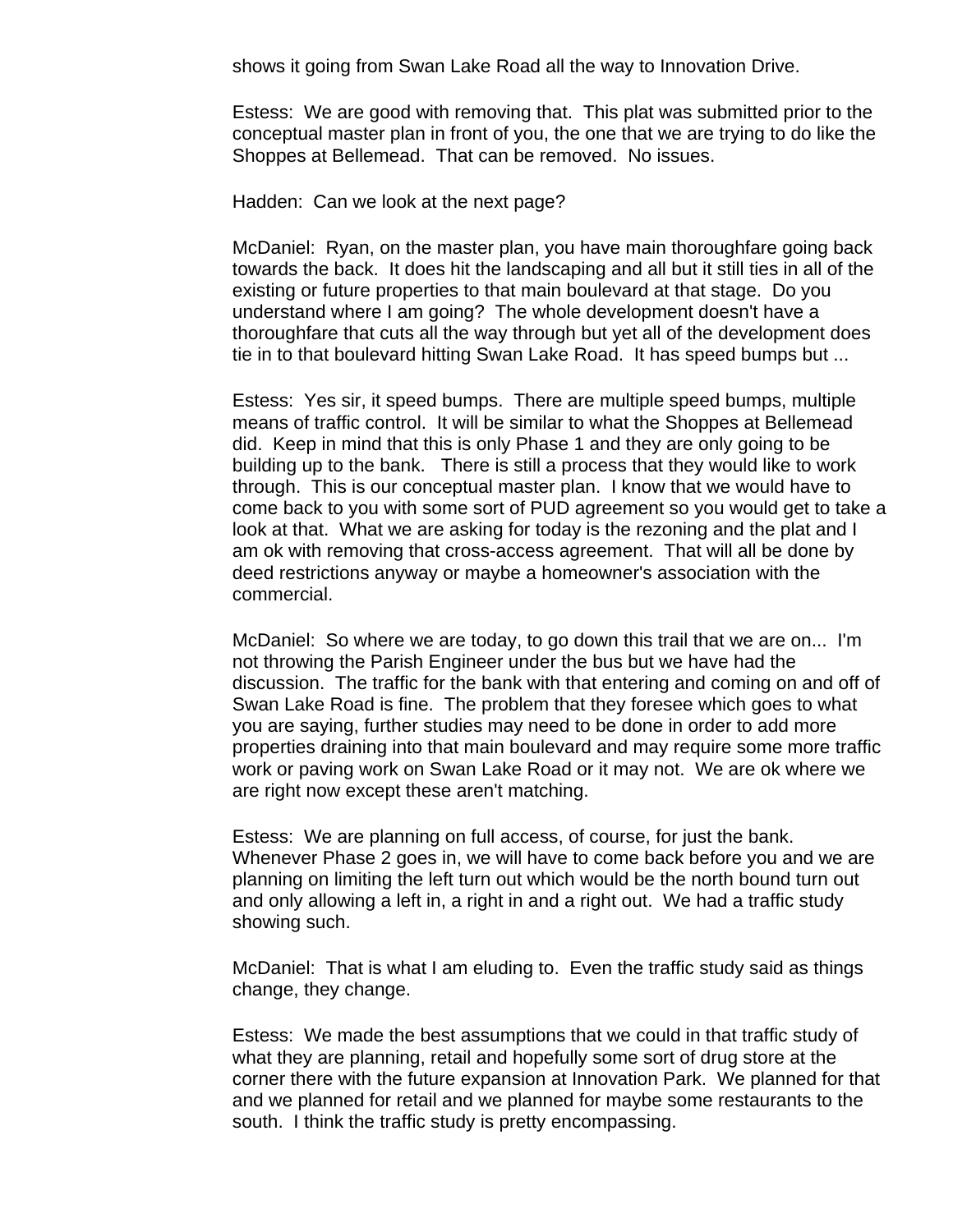Ryan: I believe that the staff had asked that the plat and the master plan match each other. We may be able to agree to it today but is there a reason why we weren't able to get that done?

Estess: As of last month, we didn't know exactly what you wanted to see. We are able to take that off and just remove that cross-access thoroughfare because that will not be there. The developers don't want this to be a thoroughfare. We don't think it would be. If you look at the distance, it is only 300 more feet to get to the same point. Nobody is going to take Innovation Drive, meander through the development and then take a prohibited left turn. The only people that we are talking about are the people that are going to try and bypass the right turn at Innovation Drive.

Hadden: You come off of Swan Lake Road going north, you take a left. You are on the access road, the boulevard, then boulevard ends. See where it stops? There are dotted lines that continue all the way to Innovation Drive. What are those dotted lines for?

Estess: I have no idea. I did not prepare this Cross Keys Bank master plan. I can tell you that the master plan that we are working with, you are going to have to go... I can tell you exactly what it is... I sent him my CAD file so that he could prepare his master plan. You can see the two dashed line. That is still a thoroughfare. He just never took it off the plat. That is going to be removed. There will be no cross access. There will be a cross access agreement but there will be no thoroughfare going through to Innovation Drive. That is just a hold over from his CAD file.

Fine: The question I have is if we approve what you have here today then you could go ahead and do what is on this plat if you wanted to. Would you be in agreement to get the plat done the way that it is actually going to happen?

Estess: I am willing to work with you any way you want. If you want us to remove that cross access... say we approve the plat with the removal of the cross access... like I said, there is not going to be access there. First off, there is not going to be a driveway. We are not constructing that and they are wanting to a make sure things are done right. We will still have to come back to you for any future development because we are only rezoning the Cross Keys Bank site. They will have to come back for rezoning, master plan approval, some sort of PUD approval.

Fine: We have the zoning taken care of. The concern is approving this the way that it is presented having the thoroughfare in it. What I would like to see is to have it done the way that you are going to do it and then bring it back to us for approval. That is what I think.

Estess: The only suggestion I've heard from you is to remove the cross access, right?

McDaniel: Basically, yes. Right now, this boulevard is going to stop at where the bank entrance is. You are just going right past that bank entrance and then that dead ends for now. It may always be a dead end depending on what else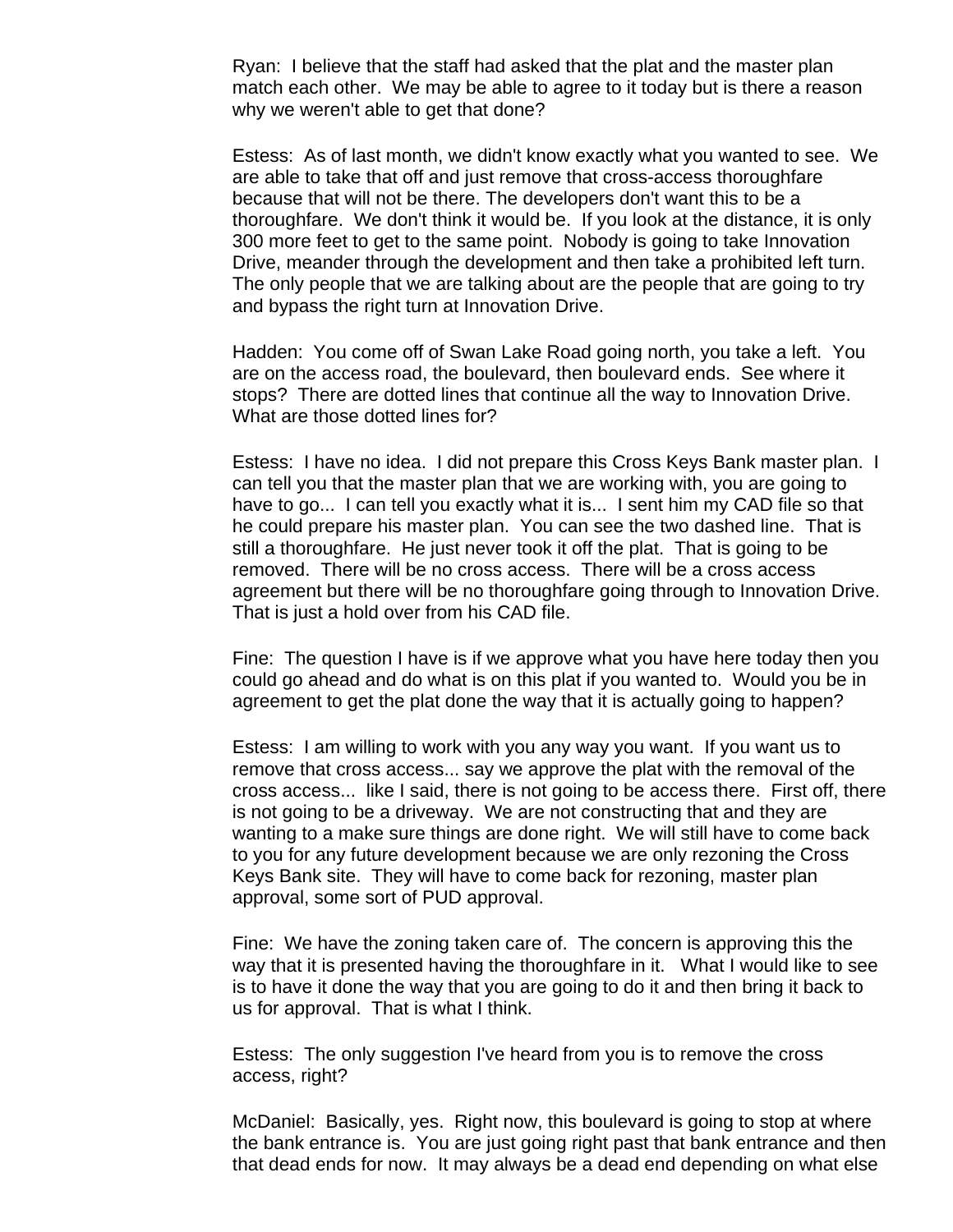leads to that. It may or may not. We don't know what else is going on that property and I know you are working through all of that also. But as of now, we are good with the access for the bank and the boulevard to the bank.

Estess: My main question was if we are all in agreement to take the cross access lines off, is that not something that we could agree to and Carlotta can approve that administratively based on your approval subject to removing those lines?

McDaniel: We had that discussion prior to this and we were trying to take that route but I think there is a timeline issue.

Askew-Brown: When could you get me the amended plat with the servitude removed?

Estess: In about an hour and a half. Just as soon as I get back to the office. Keep in mind, none of the ones you have are going to have signatures. You won't have signed plats.

Askew-Brown: If he agrees to get me the amended plat today, then I am ok with that.

Neil Erwin was present.

Erwin: How close are we getting to the 45 days?

Askew-Brown: It would actually start after this point. If he could get it to me today...

Estess: I can make a phone call and probably have it in 5 minutes.

Erwin: That would be even better.

McDaniel: Could we table this for now and put you at the end of the meeting?

Estess: Sure. I'll make a call and have it delivered or I will call and have it sent to me and then I will forward it to Carlotta.

McDaniel made a motion to delay C-46-21 until the end of the meeting. Hadden seconded the motion. Motion carried unanimously.

**9. C-73-21/P-54-21** – (rehearing) The application of the Bossier City – Parish Metropolitan Planning Commission to revise the Unified Development Code, Subdivision Land Development Design – Drainage Easements, Article 11.4.C.2 in reference to eaves, overhangs and projections over servitudes and easements.

Carlotta Askew-Brown was present.

Askew-Brown: We have met with the city and the parish about revising our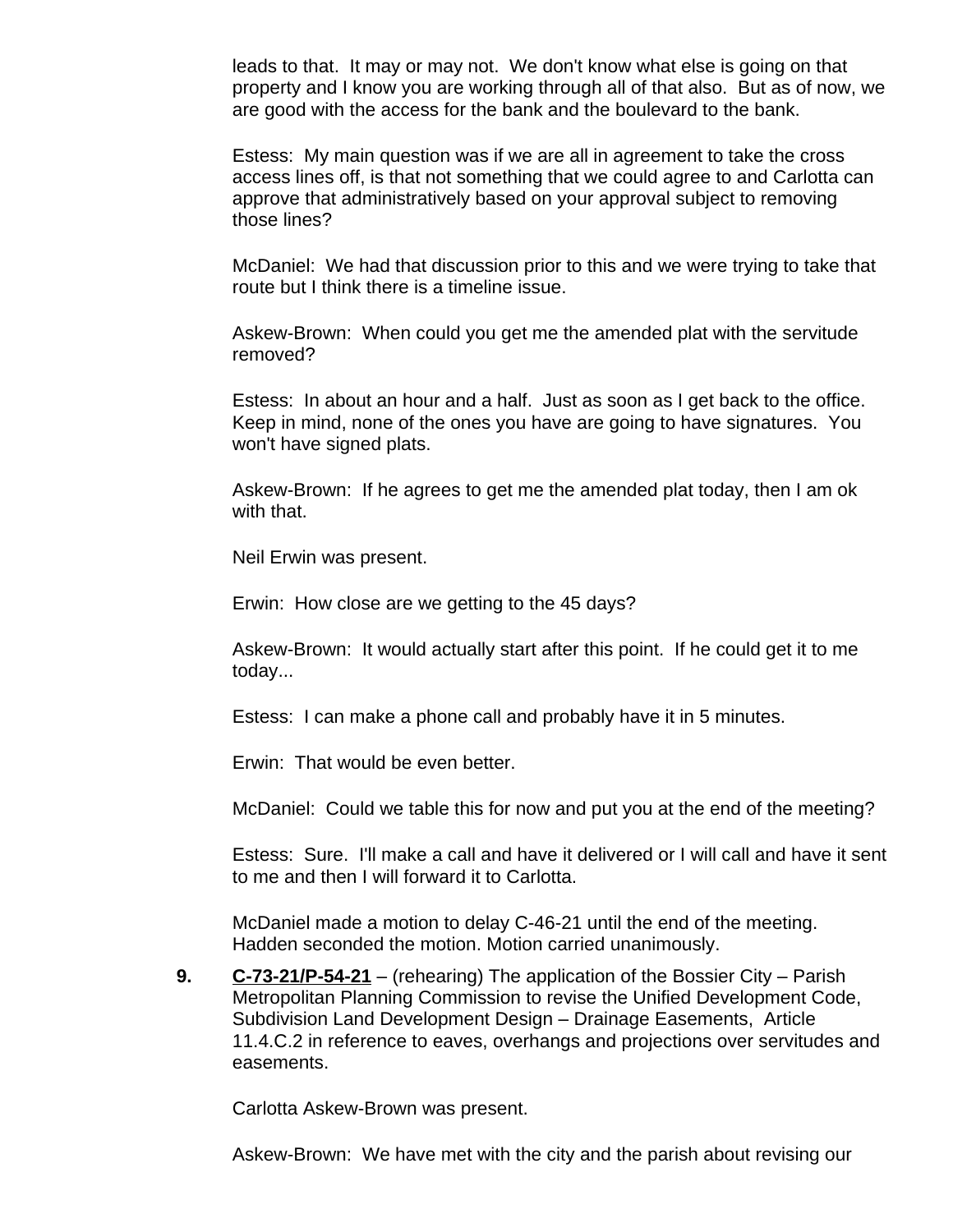drainage easements language with regards to obstructions. We have revised the language to say that it shall be unobstructed from the ground to the sky. This means that there shall be no overhangs or eaves that will cross over into the drainage easements. As far as the city is concerned, everything approved previous to this amendment will be grandfathered in. With the parish, they would like to review every case on a case by case basis.

Hadden: Review future or past cases?

Askew-Brown: Both.

Brual: Board members, do you have any questions for Carlotta? This is a public hearing. If anybody would like to make a comment on C-73-21/P-54-32 now would be a good time. Hearing none, I will entertain a motion.

Hadden made a motion to approve C-73-21/ P-54-21. Montgomery seconded the motion. carried 5-1 (opposed: Beaty).

#### **E. MISCELLANEOUS**

#### **F. PRELIMINARY HEARINGS**

**10. C-2-22** – The application of Michael Williams, Mirage Apartments, for a Zoning Amendment to change the zoning classification of a certain tract of land being 2.29 acres, more or less, from R-LD (Residential Low Density) and B-3 (General Business) to R-HD (Residential High Density) located at 1702 East Texas Street, Bossier City, Louisiana, for a proposed apartment complex expansion. (located east of the existing Mirage apartments) (City Council District 5) (Police Jury District 9)

Dusty Williams was present.

Brual: If you could just give us a quick description of what you are trying to do.

Williams: I am partners in the complex next door, The Mirage Apartments, and we are actually going to be building something identical to it on that tract of land. It will be approximately 74 units. That is what we've proposed to put in there. It's just going to be a fully furnished, all bills paid. We are going to run it from the office next door.

McDaniel: I know you are asking for a little bit on the parking lot and I understand from working with you in the past that a lot of your residents don't have automobiles anyway.

Williams: We have been allowing one parking spot per bedroom. One spot for the one bedroom and two spots for the two bedrooms. We have more than adequate parking.

McDaniel: We do have a note on a compatibility buffer or a fence.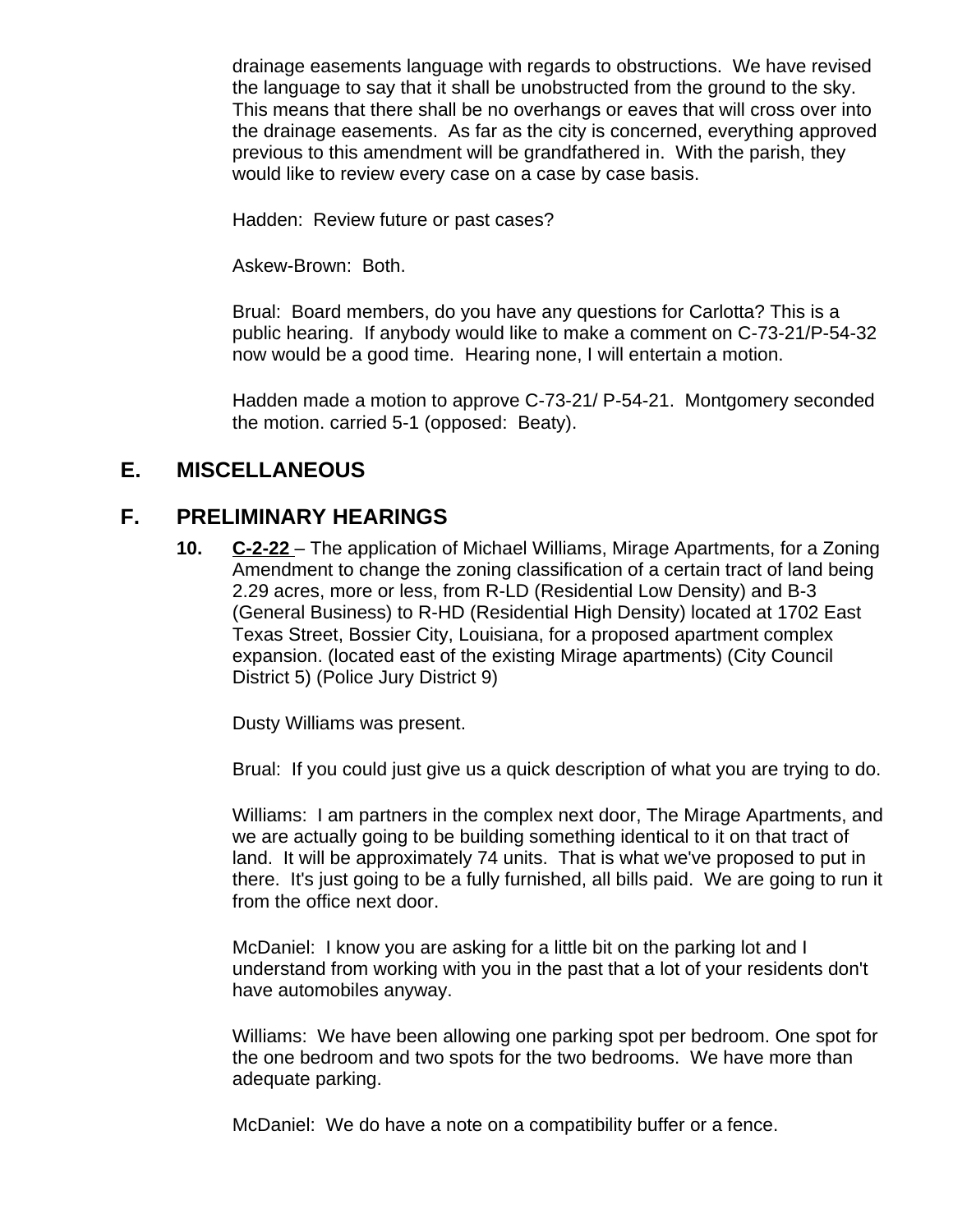Williams: There is an existing fence on the property. It's a chain linked fence with barbed wire on top. It is on the property next door at The Mirage. We also have it at our Flamingo property and works wonders. Masonry is too expensive. With wood pickets, the neighborhood back behind it would just knock it down or tear it down. We have had that at another property and it just does not work. The cyclone fence keeps all of our traffic coming and going out of the front where we have security and surveillance. If we put a wood fence around the back, it will not last.

McDaniel: We also had a note about some landscaping. You may want to get with the staff on that. I am just looking at some of our notes and we have some evergreen plants, minimum of 10-12 feet.

Williams: All of our properties we try to go above and beyond. Landscaping will not be a problem.

Hadden: I know where your property is on East Texas Street. Do you have it on the Old Shed Road too?

Williams: Yes sir.

Brual: I know this is a preliminary hearing but if anyone would like to make a comment on this application, now would be a good time. Hearing none, I will entertain a motion.

Hadden made a motion to approve C-2-22 for public hearing. Montgomery seconded the motion. Motion carried unanimously.

**11. P-1-22** – The application of Bryan Scott Gibson for a Zoning Amendment to change the zoning classification of a certain tract of land, being 1.691 acres, more or less, located at 117 Bodcau Station Road, from R-A (Residential Agriculture) to B-2 (Limited Business) Haughton, Louisiana for commercial marketing purposes. (Police Jury District 2)

Bryan Gibson was present.

Gibson: I am trying to change this zoning to business for marketing so we can list it for sale.

Beaty: What is on the property right now?

Gibson: A 1600 square foot brick home.

Beaty: Anyone living in it?

McDaniel: Have you had any interest for a commercial business there?

Gibson: Walgreens approached me about three years ago but the could not work it out with the strip mall in front there on Highway 80. I think I could get more money for it with a commercial zoning.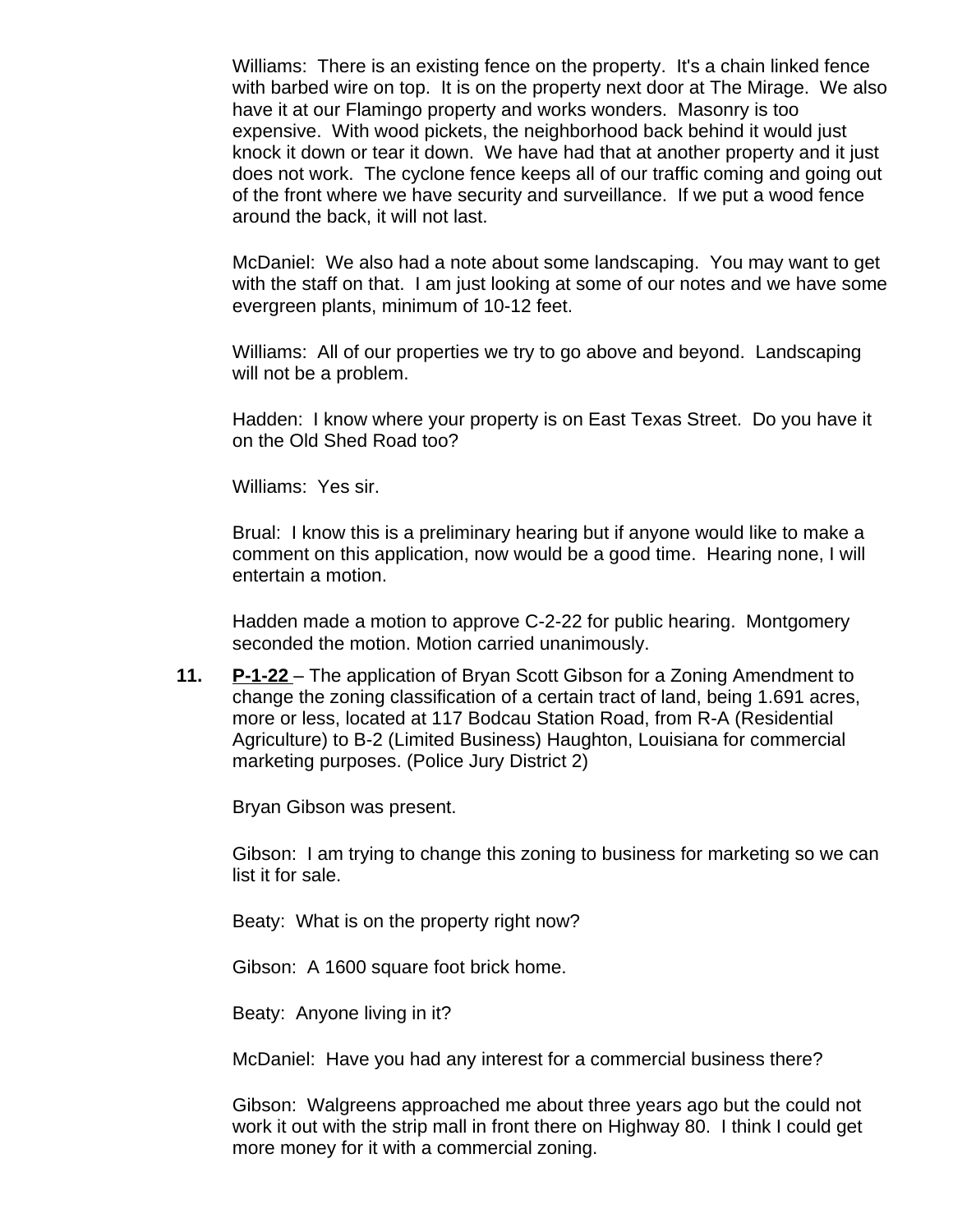Fine: What are you planning on doing with the house there?

Gibson: We will tear it down eventually. Or maybe the new owner will.

Fine: My concern is you are trying to get a commercial zoning with a residential house on it.

Hadden: Does it have to be B-2? Would you consider B-1?

Gibson: Well B anything would be better that B nothing. Respectfully.

McDaniel: Well, we are having trouble with it being in the middle of a neighborhood and you are turning that into commercial property. If you told me today that you had a contract with Walgreens, we could proceed. As of now, we would be changing this from Residential to higher B zoning. B-1 could be a State Farm office or a dentist office which would be a low traffic impact on the neighborhood. The higher we go, the more impact we have on the neighborhood. There's a lot of residential homes there.

Gibson: Right behind the property it backs up to the daiquiri shop.

McDaniel: He fronted Highway 80 though. I would feel much better with a B-1 rather than a B-2.

Beaty: With no use in mind, speculative zoning would be tough.

McDaniel: If you had a tenant there, it would be a lot easier to approve. B-1 is about is high as I would like to go where that is located without knowing what is going there.

Hadden: Carlotta, can you give this gentleman the definition of B-1 zoning?

Askew-Brown: B-1 is office use only. If you think about how Chinaberry is, they have insurance offices, real estate offices and things of that nature.

Hadden: If you have someone that is interested in buying it, you can come back to us.

Gibson: I understand that. It sounds good. Can we do that?

Brual: Any other comments or questions? Although this is a preliminary hearing, if anyone would like to make a comment on P-1-22 you are more than welcome to. Hearing none, I will entertain a motion.

McDaniel made a motion to approve P-1-22 for public hearing for a B-1 zoning. Beaty seconded the motion. Motion carried unanimously.

#### **12. Repeat Item #8**